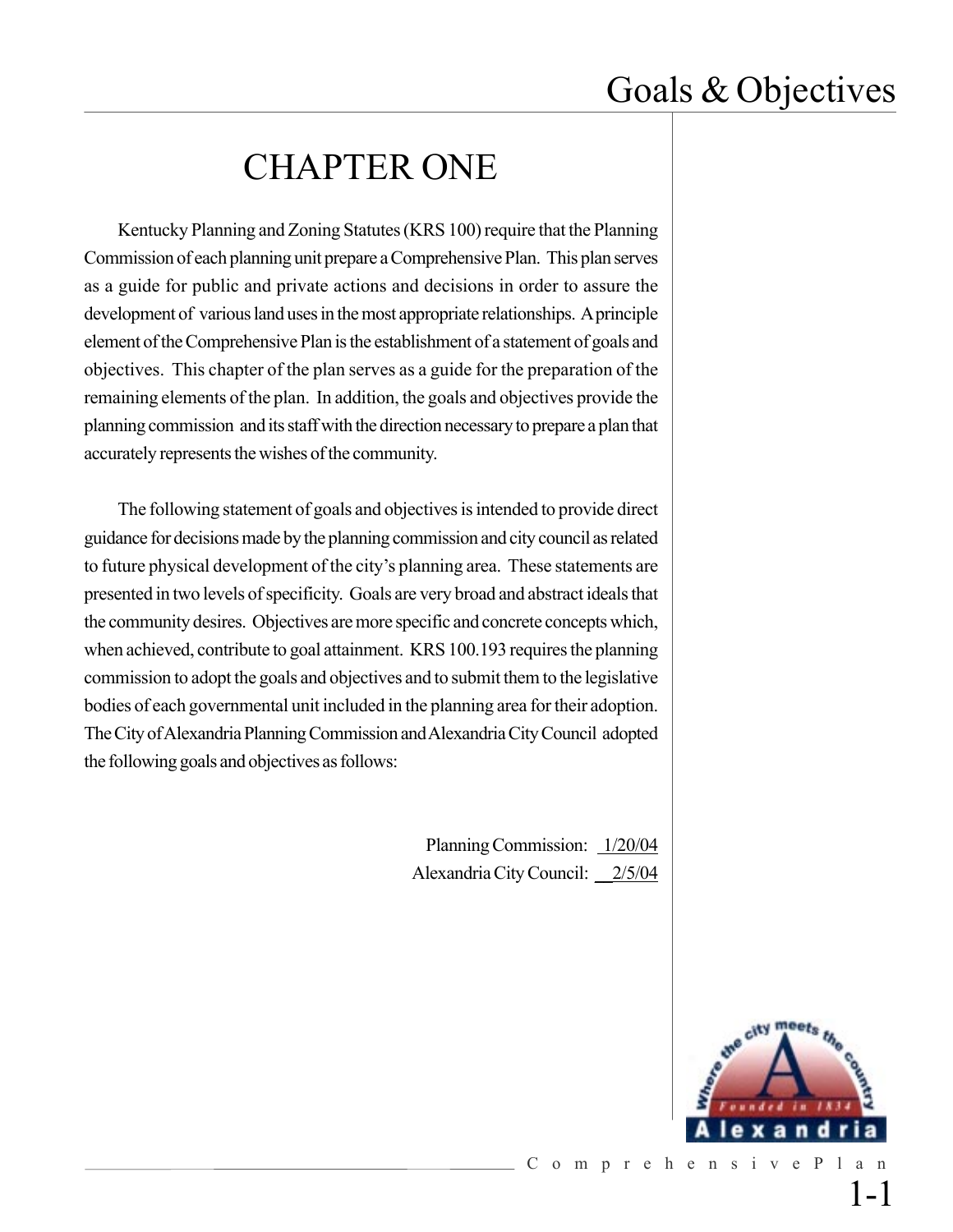### OVERALL GOAL:

*Promote a sustainable natural and man-made environment that balances environmental protection and preservation with the physical, social and economic needs of the population for the long-term benefit of both.*

### ENVIRONMENT

*GOAL: To protect and enhance the quality of the natural environment while permitting appropriate development on suitable lands. Also, to promote the most efficient and reasonable use of the area's physical resources by ensuring that short-term use of our environment will be to the long-range benefit of all.*

### *OBJECTIVES:*

1. Require appropriate drainage facilities for all new development in order to avoid flooding, erosion and additional post-development runoff.

2. Ensure the reduction of soil erosion by requiring appropriate erosion and sediment control measures during construction.

3. Minimize air, water, soil, light and noise pollution by encouraging the preservation of open spaces, green areas and requiring adequate landscape buffers and berms. When appropriate, request the dedication of park areas.

4. Develop a planting manual and list of suitable street trees for Alexandria and encourage their use where appropriate.

5. Ensure appropriate handling and treatment of water, sewage and solid waste.

6. Require all developers to identify and map developmentally sensitive areas, or lands containing wetlands, steep topography and scenic areas during the site planning process. Minimum standards shall be established for the creation of open space/greenway corridors and the preservation and restoration of these areas.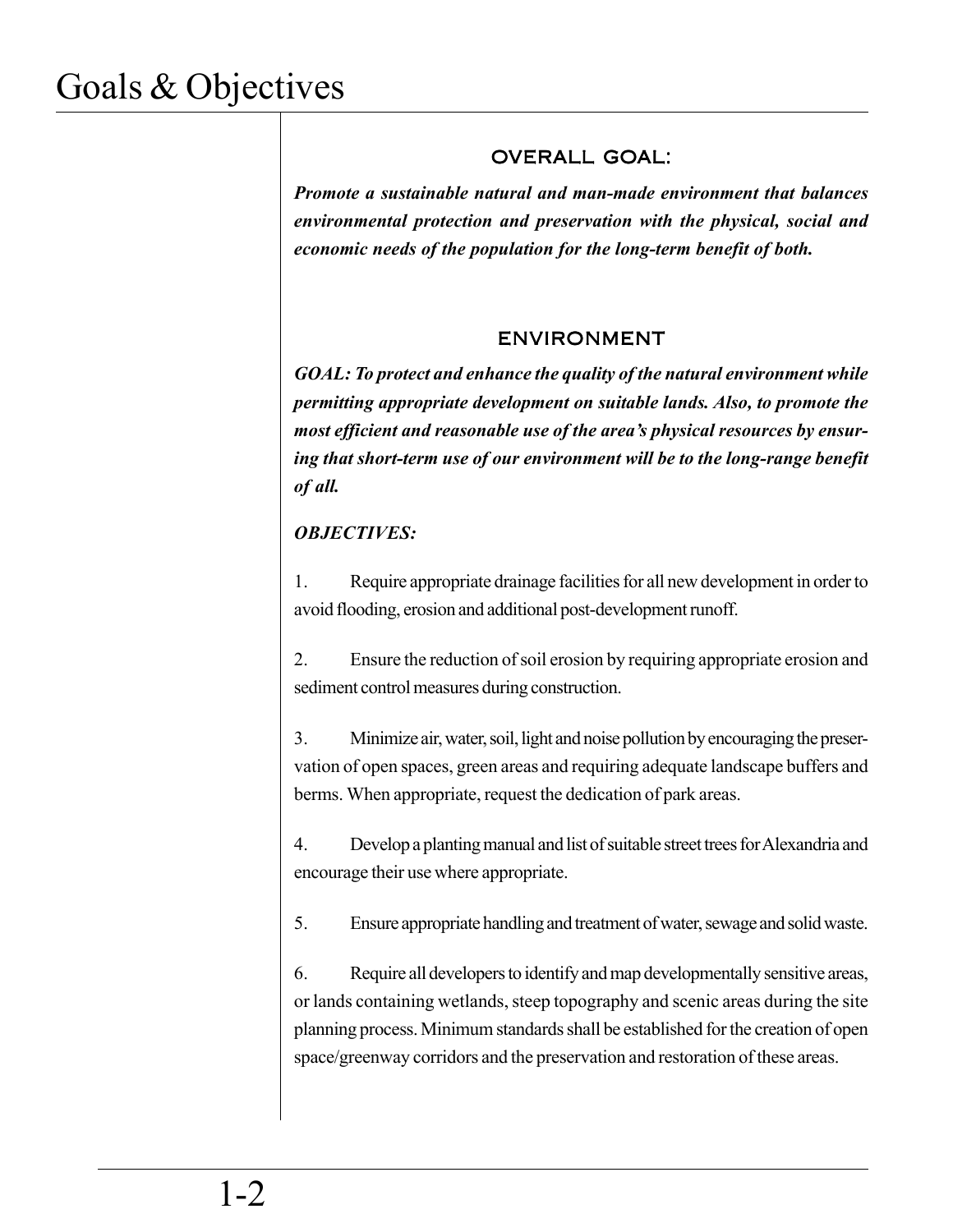7. Encourage conservation through the reduction, reuse, recycling and composting of solid waste.

8. Recognize federal, state, and local regulation of the environment.

### ECONOMIC DEVELOPMENT

*GOAL: To encourage and promote the development of a stable and diversified economic base that fosters employment opportunities for all citizens of the City of Alexandria.*

#### *OBJECTIVES:*

1. Adopt an economic development strategy to increase economic diversity and create better employment opportunities in order to ensure that the city is a vital part of a strong local and regional economy.

2. Participate in regional economic efforts and encourage recruitment of nonpolluting, self-supported and diversified industry in designated areas when adequate infrastructure is available.

3. Encourage the development of aesthetic entrances to the City of Alexandria in order to promote economic development.

4. Capitalize on the area located within the Old Town District by fostering small businesses, encouraging the continuation of investment in the area, and the creation of additional parking opportunities.

5. Promote the development of a pedestrian friendly atmosphere within the City of Alexandria by requiring the maintenance of existing walkways, benches and green spaces and requiring these amenities in all new development where appropriate.



1-3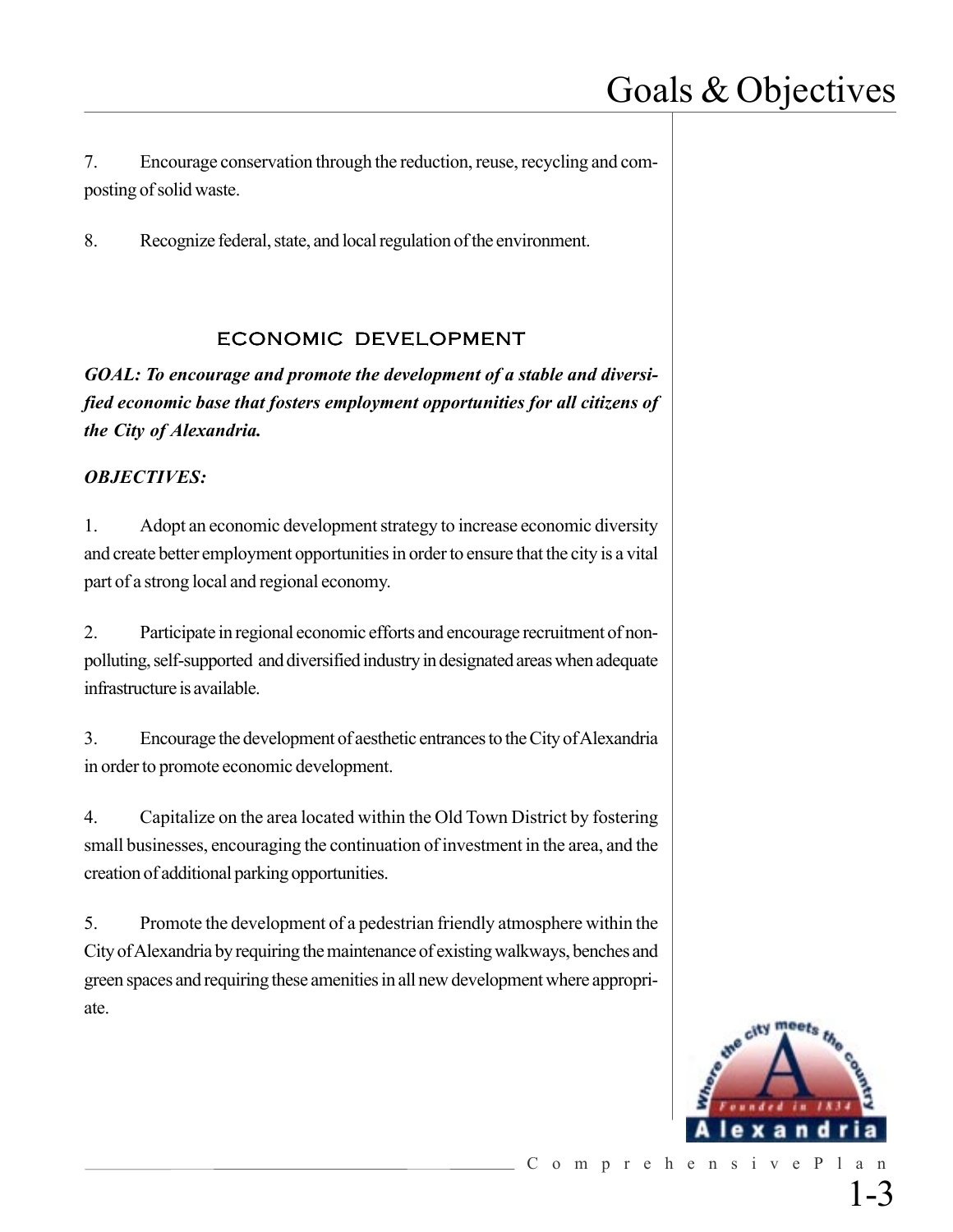6. Encourage small business development, entrepreneurship and growth by providing adequate areas for commercial development and professional offices, and encouraging support services and technical assistance for small businesses.

7. Facilitate condensed, high quality commercial development by discouraging sprawl created by linear shopping areas.

8. Enhance the City of Alexandria as a tourist destination through the promotion of the Alexandria Fair and Horse Show and the cultivation of tourist attractions.

9. Encourage the development of tourist related facilities such as lodging, restaurants and entertainment facilities.

10. Encourage reinvestment in the community.

### **HISTORIC PRESERVATION**

*GOAL: To recognize and preserve the historic and cultural resources of the City of Alexandria.*

## *OBJECTIVES:*

1. Encourage the identification, maintenance and protection of all significant historic buildings, structures, fences, archeological resources and other features through education and where appropriate designation of local historic districts and places.

2. Support the efforts of local organizations such as the Campbell County Historical Society and Kentucky Heritage Council to inform residents and visitors of the unique historic and cultural features of the community through promotional and interpretive activities.

3. Encourage efforts to preserve the heritage of the city as a crossroads community.

4. Promote the City of Alexandria as a regional historic attraction through the revitalization and the preservation of the historic features of Alexandria's Old Town District.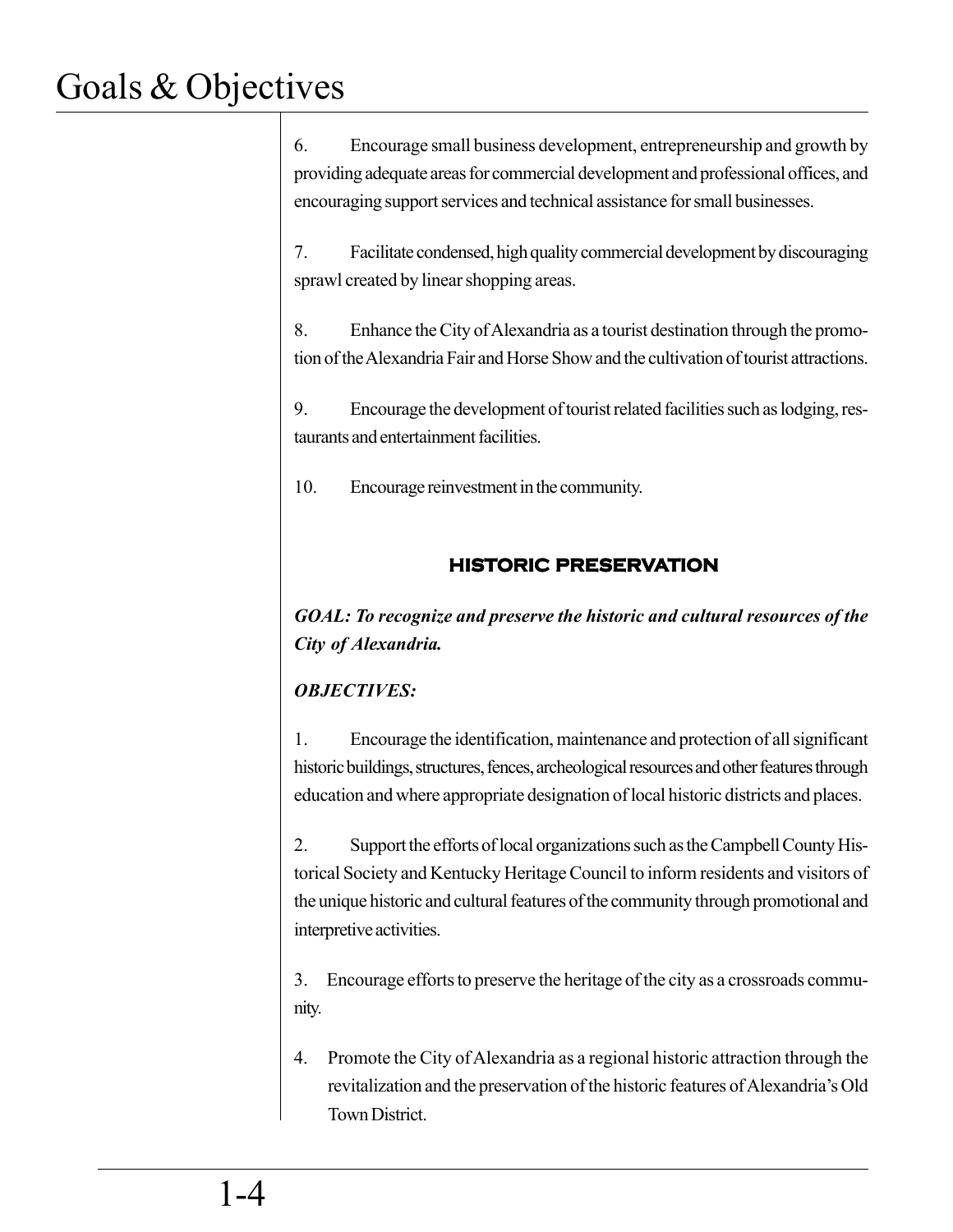### HOUSING

*GOAL: Promote decent, safe and sanitary housing for the citizens of Alexandria in existing and new development.*

#### *OBJECTIVES:*

1. Encourage the development of single-family residential neighborhoods while allowing limited multi-family residential neighborhoods in appropriate places.

2. Encourage property owners to maintain and rehabilitate (when necessary) the community's existing housing stock and neighborhoods while preserving structures of architectural significance.

3. Adopt and enforce city policies and applicable regulations to address littered lots, substandard and dilapidated structures to improve the utility and appearance of such structures and lots.

4. Encourage and support efforts to construct and maintain affordable housing for elderly, handicapped and other disadvantaged persons in areas where there is convenient access to recreation, commercial activity and other services.

5. Encourage development of retirement community housing and assisted living facilities with appropriate services for the elderly.

6. Encourage quality and diversity of design by developing subdivisions and housing which is compatible with existing land uses, transportation patterns, and the spatial arrangement of existing housing and neighborhoods while avoiding "cookie-cutter" subdivisions.

7. Promote residential development with amenities, such as aesthetically pleasing, decorative street lighting, sidewalks, green space and recreational facilities such as golf courses, ball fields, tennis courts and swimming pools.

8. Provide for the fair, equal and uniform enforcement of building codes.



1-5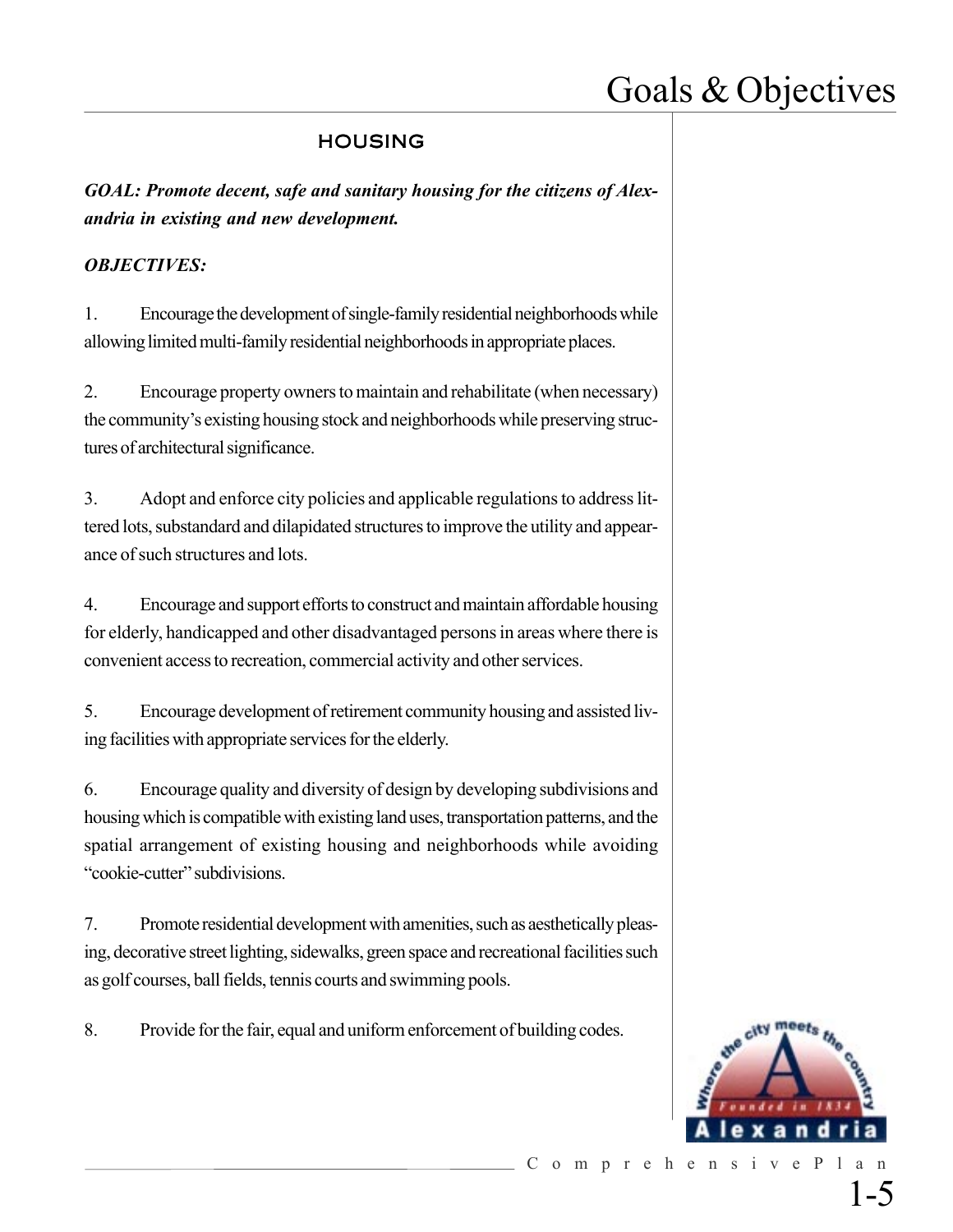## COMMUNITY FACILITIES AND SERVICES

*GOAL: To ensure that adequate community facilities and services are available and provided in an efficient manner to conserve human and natural resources.*

### *OBJECTIVES:*

1. Coordinate the rehabilitation, development and expansion of community facilities with land development activities by requiring, at the time of development, infrastructure sufficient to accommodate projected growth.

2. Encourage inter-local and regional cooperation and coordination in the provision of regional community services.

3. Adopt creative ways of funding the expansion and improvement of public services and facilities in order to ensure that costs are fairly distributed. Cooperative funding agreements between the private and public sectors shall be encouraged to fund future utility extensions.

4. Seek a balanced approach between annual increases in revenue and annual improvements for all services and facilities.

5. Encourage an overall combination of land uses (residential, commercial, industrial, public, etc.) that yields a balance between the public revenues generated from those uses and the public expenditures required to support those uses.

6. Ensure adequate water, sewer, solid waste services and other utilities are provided in an efficient, safe and environmentally sound manner.

7. Encourage the extension of natural gas in all areas.

8. Require the dedication of easements and rights-of-way to meet future infrastructure needs when development or redevelopment occurs.

9. Redevelop and encourage the extension of existing sidewalks and alternative pedestrian systems to create linkages between existing and proposed developments.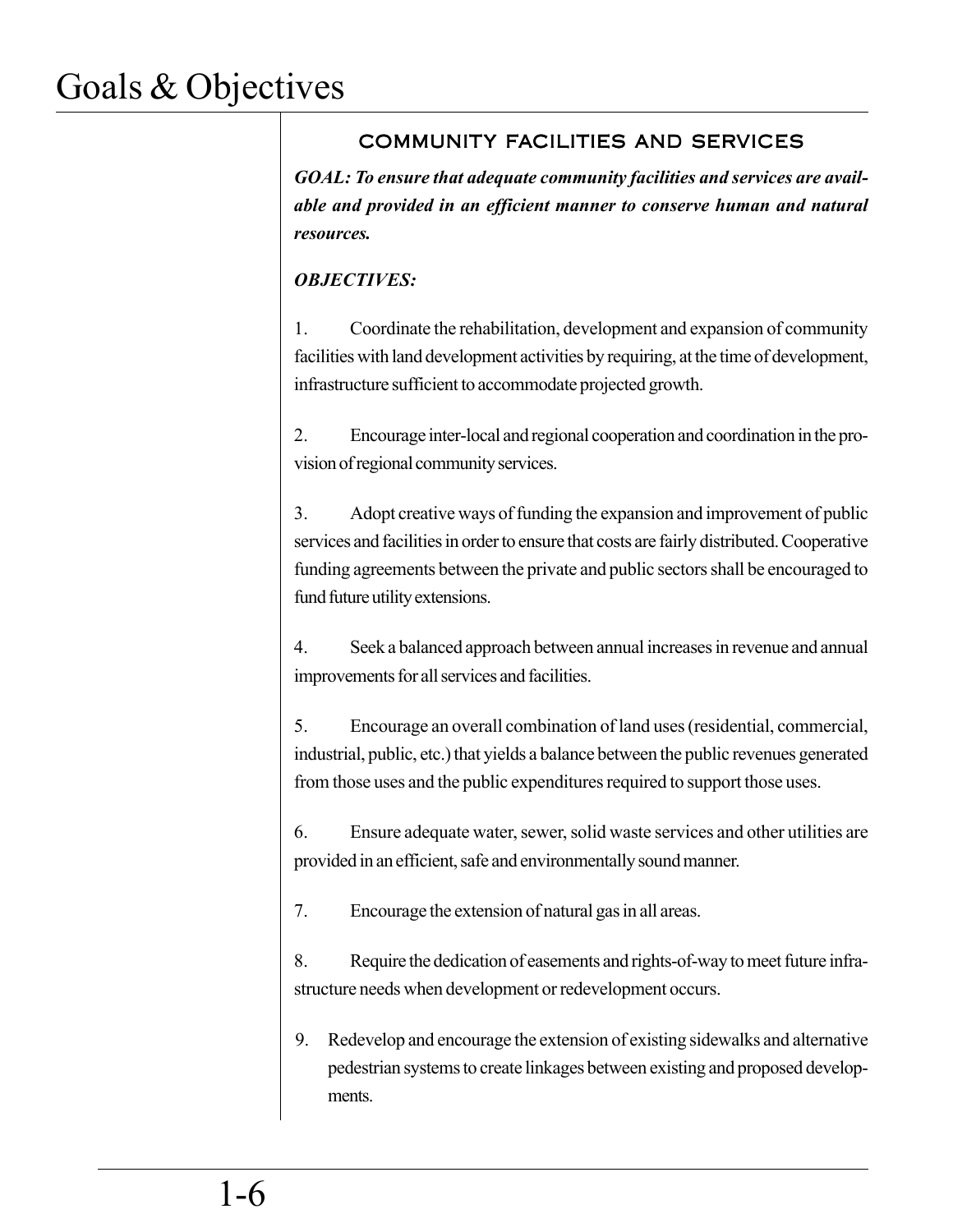10. Require developers to conduct impact studies where existing infrastructure, services and the public school system are not adequate. Developers shall be encouraged to phase construction to ensure that the provisions of these available services are adequate to support their developments.

11. Require developers to provide adequate facilities such as sidewalks, proper drainage, utilities and landscaping in new developments. Encourage innovative street lighting in all new developments.

12. Encourage efficient public safety services including police, fire and ambulance by coordinating the addressing of all new development during subdivision review.

13. Maintain the low crime rate of the city through education, enforcement and other social programs.

14. Encourage and support affordable local health facilities, nursing homes and child care establishments.

15. Encourage the elimination of overhead utilities in the Old Town District of Alexandria and new developments.

16. The City of Alexandria, while recognizing the need to provide essential utilities to its citizens, shall require that all proposed cellular towers, antennas and other wireless facilities (wireless facilities) be developed in a manner which retains the integrity of neighborhoods and the overall character, property values and aesthetic quality of life of the community at large. Future development policies for the location of wireless facilities within the city shall:

- a. Ensure that wireless facilities are constructed in practical locations by allowing facilities that minimize the impact to residential neighborhoods,
- b. Minimize the number of wireless facilities by requiring the use of existing structures and co-location when feasible,
- c. Ensure that there is a minimal impact upon the visual environment by requiring adequate screening and/or aesthetically pleasing design,

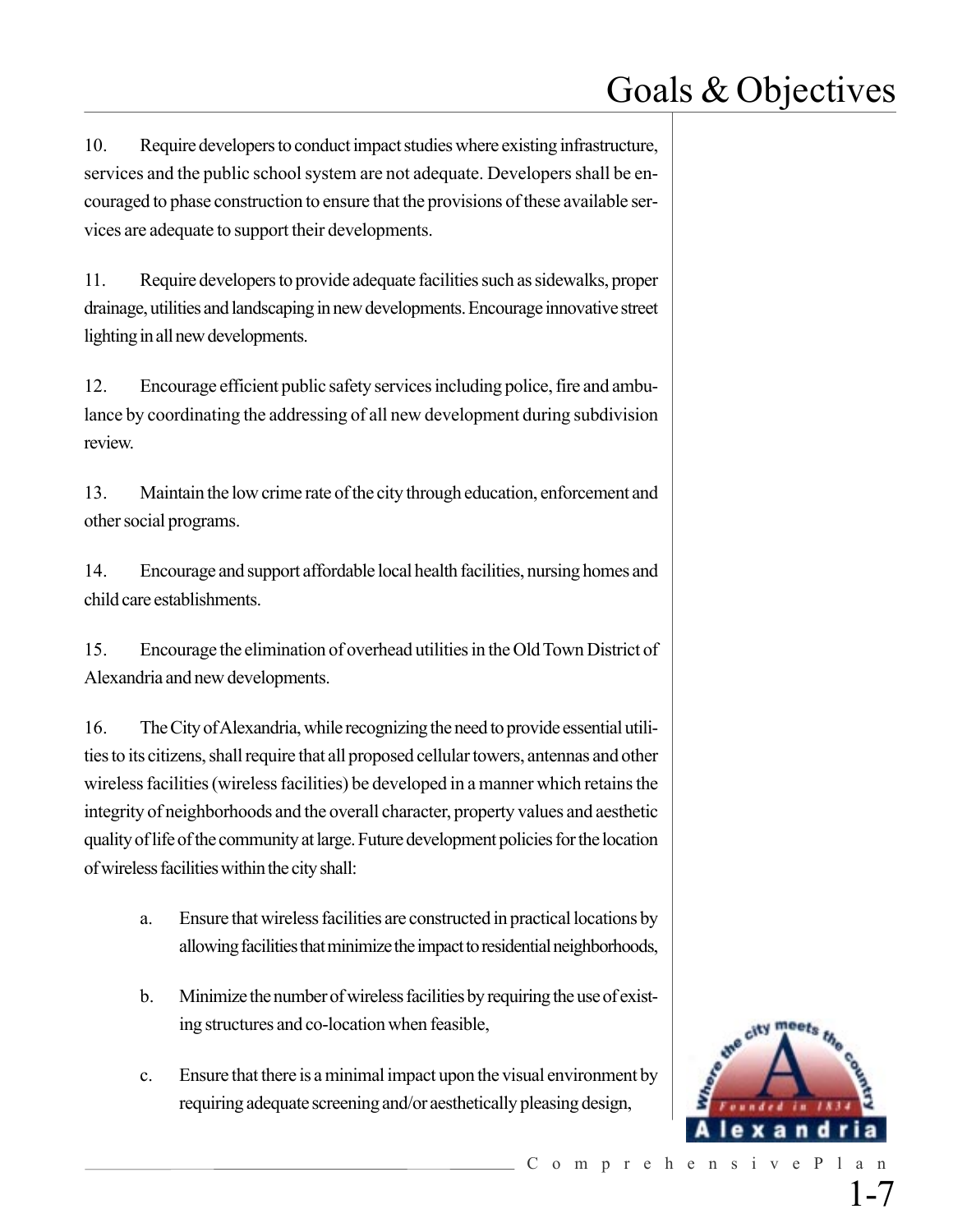d. Protect the public health, safety and welfare by requiring that the wireless facilities are adequately secured and encouraging the timely maintenance of the structures. In addition, require provisions for the removal of abandoned facilities.

### TRANSPORTATION

*GOAL: To develop and maintain an accessible, safe and efficient multi-modal transportation system that effectively addresses regional and local development patterns.*

### *OBJECTIVES:*

1. Promote the coordination between local, county and regional jurisdictions for transportation improvements.

2. Minimize air quality impacts from existing transportation systems and proposed improvements.

3. Provide a balanced multi-modal transportation system by increasing public transit opportunities and encouraging citizens to walk or bicycle whenever possible by providing safe sidewalks, street crossings, bike paths and other alternatives to vehicular transportation.

4. Study and implement ways to improve traffic flow in the commercial areas and along all streets within the City of Alexandria.

5. Encourage the provision of additional parking within Old Town Alexandria with appropriate locational signage.

6. Require all developers to provide adequate off street parking, rights-ofway and paved travel surfaces that meet city specifications.

7. Limit the number of direct access points along arterial streets by encouraging the use of frontage roads and other access management techniques.

8. Highway commercial uses shall be in close proximity to highway interchanges for maximum convenience and economy to the travelling public, while minimizing the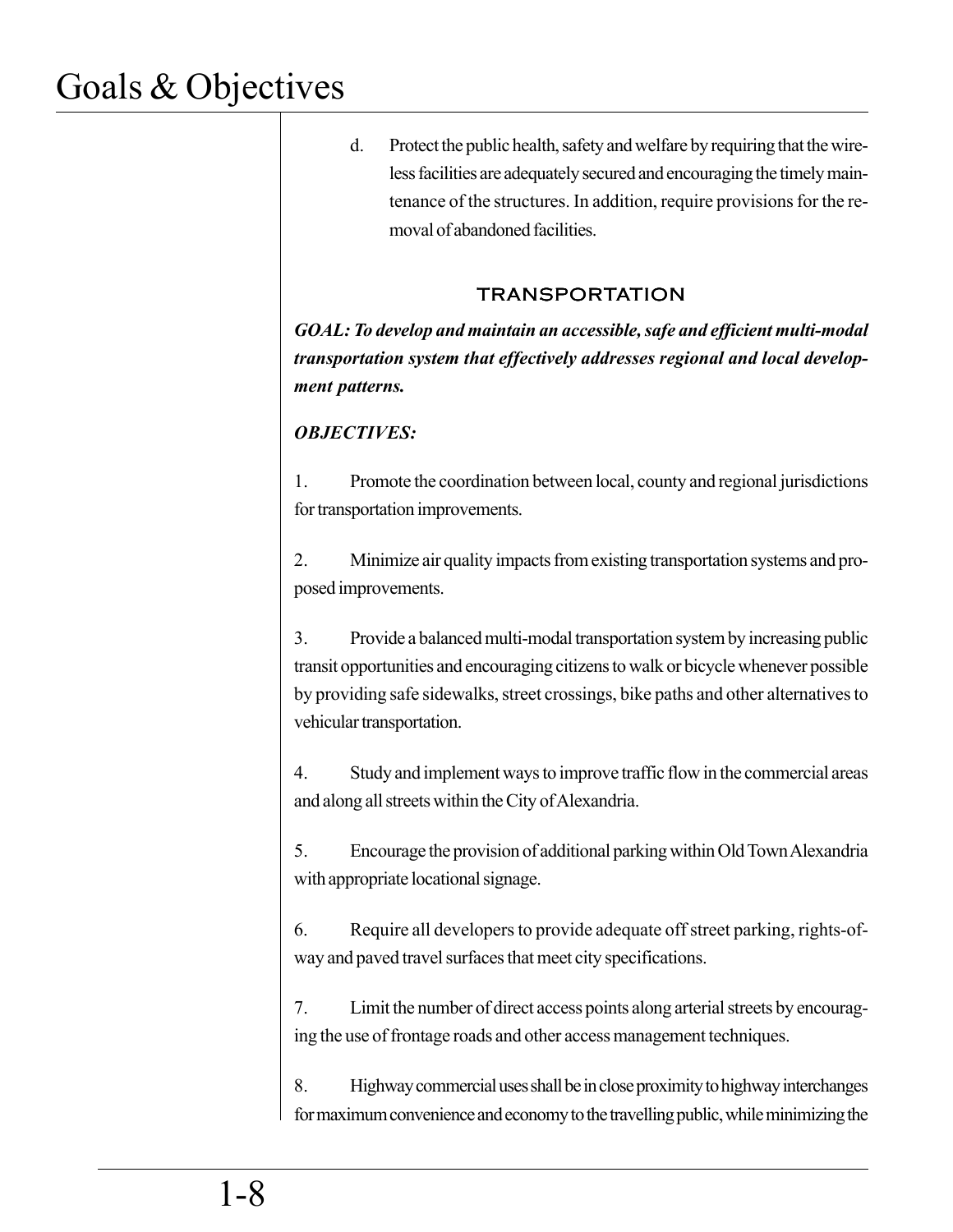impact to the community in terms of traffic congestion, local commuting patterns and access.

9. Encourage new residential developments to provide interconnections between sections of their developments and with adjacent developments to promote safe and easy transportation access and a sense of neighborhood interaction. Street extensions shall be developed where needed and feasible. The interior street system shall also coordinate with and continue the evolving multi-modal transportation system (pedestrian, bicycle facilities and mass transit stops).

### LAND USE

*GOAL: To designate adequate land uses in appropriate locations that encourage quality design while minimizing the adverse impacts of development.*

#### *OBJECTIVES:*

1. Promote development patterns that follow guidelines for planned growth, respect urban service areas, and frame development with open space.

2. Identify, establish and maintain open space and greenway corridors to enhance the natural environment, increase linkages between various recreational opportunities and protect environmentally sensitive areas.

3. Provide guidelines for residential development that stresses flexibility and creativity in neighborhood design, focuses on neighborhood character, landscaped streets, open spaces, the human scale and walkability.

4. View development issues in terms of promoting overall quality of life. Mixing of residential and other land uses shall be encouraged, but only in appropriately planned and designed neighborhood developments.

5. Balance developmental needs with the preservation and protection of the city's existing assets and character.